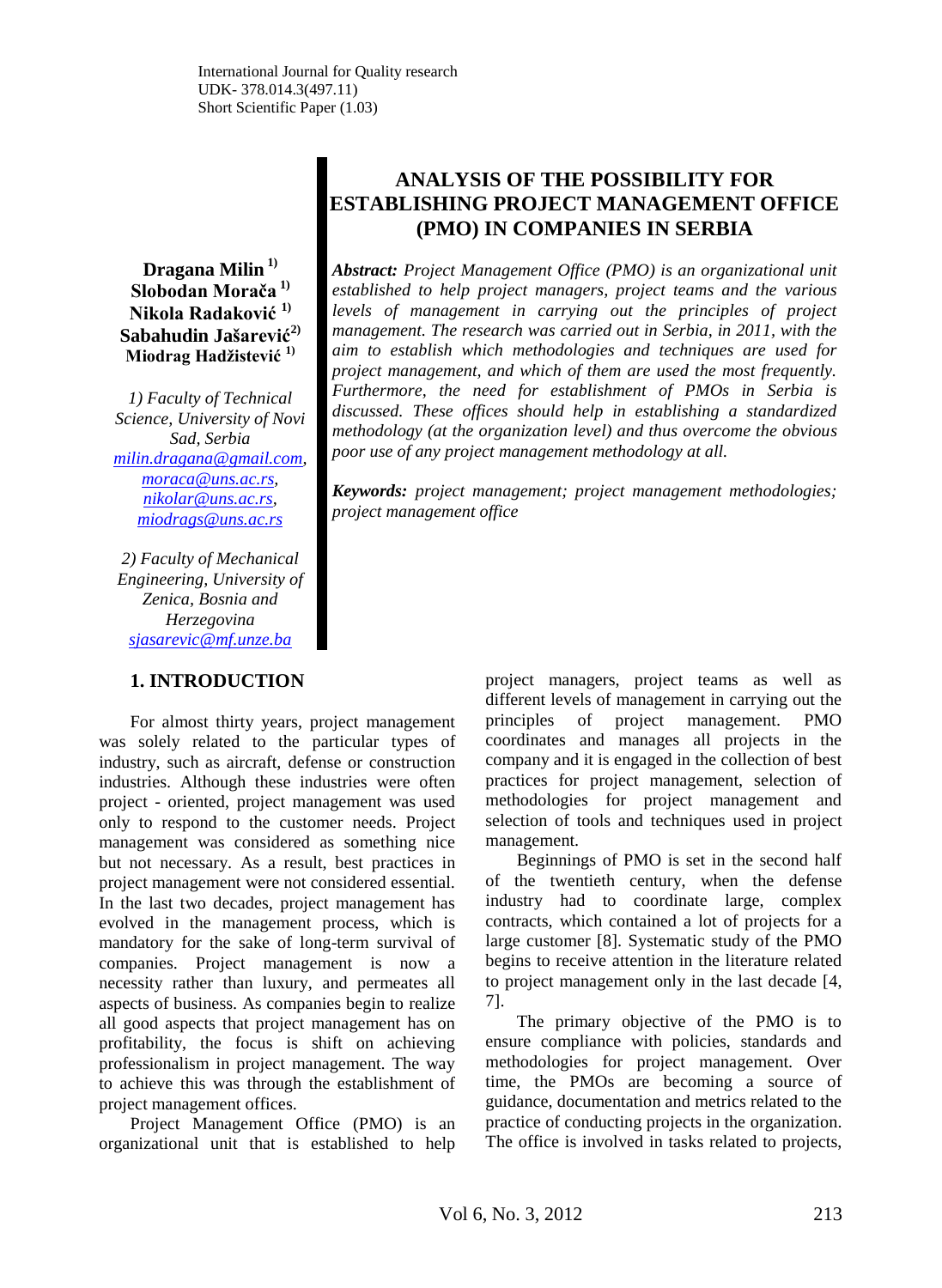

and monitor project activities from start to finish. PMO is able to report to the top-management of the project activities, problems and requirements, and can be a strategic tool for making decisions that are in line with business objectives [1].

Establishing a PMO contributes to increasing the effectiveness of project management by enabling the collection of knowledge from previous projects, both successful and unsuccessful, and learning from mistakes or justification for use of successful methods. It also enables a broad level of support, not only for projects but also for different levels of management. A study of best practice in project management in large functional organizations has strengthen the idea that there is a need to establish, exist and use PMOs [4, 7].

Although the theory and practice still disagree on the basic characteristics, structure and responsibilities for PMOs, however, some basic functions and responsibilities this office should have stand out, in order to justify their existence [4, 7]:

-Develop and maintain standards and methodologies for project management - PMO can develop and maintain a project management methodology. The methodology includes processes, procedures, models, best practices, standards, guidelines, policies and all other elements used to conduct managerial and technological activities. The methodology represents the base for project management. Additionally, as new technologies and methods to improve project management are being developed, methodology should follow these improvements and developments [9]. The methodology for project management should be viewed as a product of the PMO. Processes, models, training and all that constitutes the methodology are some of the specific results that are part of the PMO. The methodology should also be sufficiently detailed to provide leadership, but not too detailed to inhibit creativity. PMO, as well as ensuring development and maintenance of methodology, must ensure its implementation, too.

-Developing and maintaining projects historical archives - PMO can provide a central archive in which knowledge related to projects, such as lessons learned and some templates, would be systematically collected and the stored. One of the fundamental values that are obtained by developing project management processes is the ability to reuse processes, procedures, templates, forms, etc... This reuse can be extended to such an extent that it is possible to repeatedly use certain documentation from previous projects. However, this option does not come by itself. If the project manager wants to see if there is some previously used material that can be reused, one cannot expect him to contact all other project managers with specific requirements for documentation. To facilitate the process of re-use documentation, PMO must establish and manage a unique archive of documents. This archive can contain reports on project status, analysis of changes in the project, the list of risk for different types of projects,

-Provide different types of training for project managers - Organizations that choose to conduct their business activities through projects have a growing need for training of project managers. In many PMOs, providing training for project managers is the basic role of the office. Training must be viewed holistically, in accordance with the functions of the company and other services offered by the PMO. Of course, training related to project management is not organized exclusively for the project managers, but also for project teams or certain levels of management in the organization, if there is a need for it. If an organization is using a software tool for project management, PMO is then responsible for this type of training, too.

-Provide consulting and mentoring for project managers - As organizations become increasingly sophisticated in managing projects, the clearer is the need to move from ad hoc to a strategic approach to this matter. PMO can contribute to the following areas of consulting and mentoring: help in applying the methodology for managing projects, responding to the risks, mentoring for unique measures that must be implemented in order to achieve the success of the project, advising employees on best practices, Coaching differs from training in way that training requires formal teacher-pupil relationship and the use of formalised training materials. Coaching is less structured and usually involves a discussion of critical situations which affect a person in question, or a demonstration of project management processes.

-The results of project management measurements -PMO in practice can gather data on measured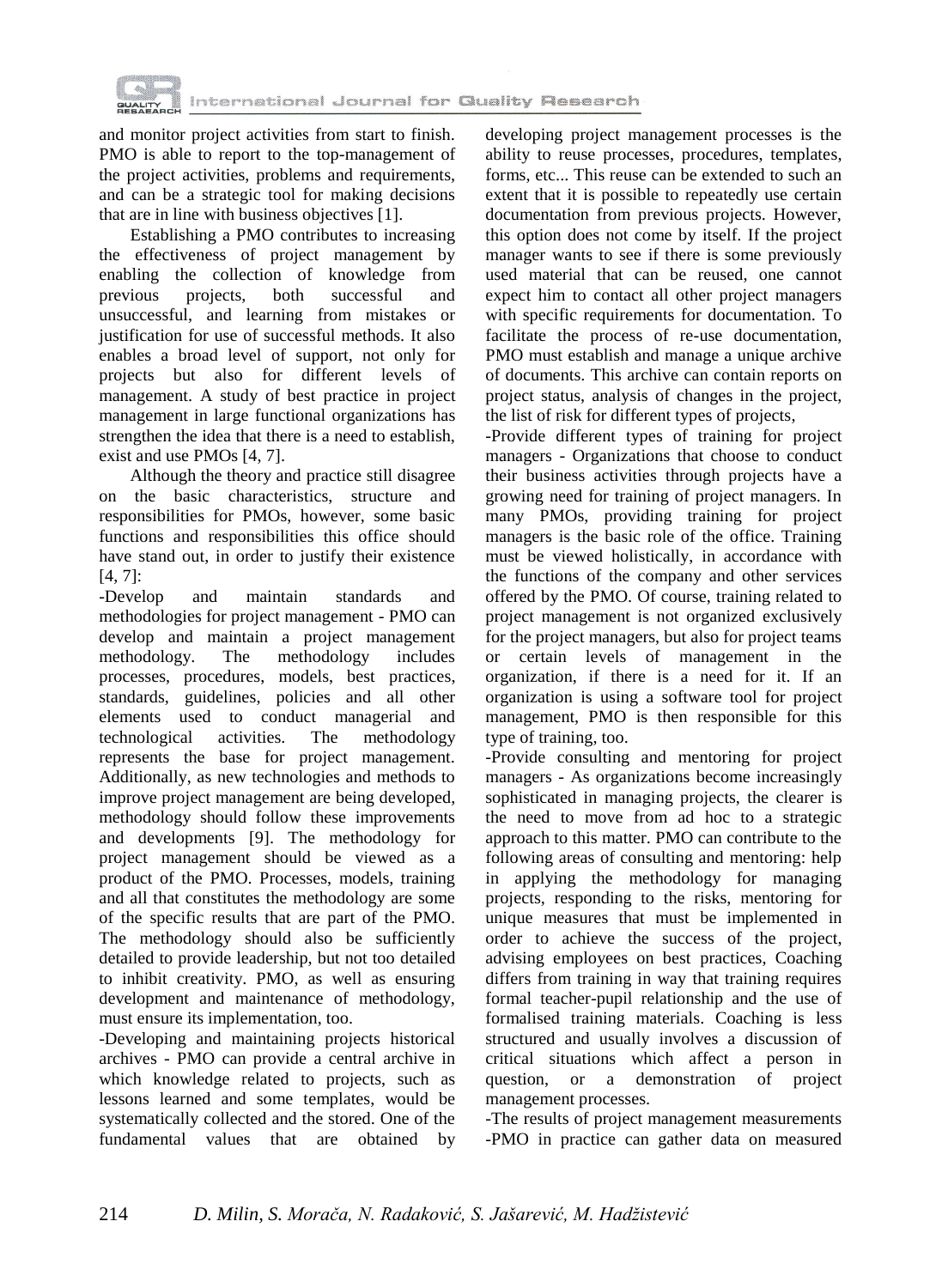

sizes showing how the office was effective in providing services and to what extent the organization accepts the new project processes. PMO may also collect results that show what organization has received from services provided by the office. If the PMO does not collect quantitative data on the actual benefits, the organization will not know what is exactly gained from the activities of the office. In general, the results that come from the practice of project management are also an indirect indicator of the value added by the PMO. If the value of project management was unknown, then the value acquired by the office remains unknown. On the other hand, if the contribution of effective project management can be proven over time, then the value of PMO (which is the basis for development of project management in the organization) can be both demonstrated and measured.

One of the main reasons for project failure is poor management of knowledge: the lack of efficient evaluation of the project as a whole and of the project budget, poor of communication and sharing of information, inadequate use of past experiences and lessons learned... Another typical reason is the lack of formal training and lack of functional involvement of the participants. This results in cost or time overruns, or even in abandonment of the project before it is finished. Establishing a PMO is one strategy that can be used to solve these persistent problems - because the office is a source of integration and centre of stored knowledge that can be used to manage projects more effectively. Well established PMO can resolve many challenges of project management, because it 'captures' and transfer knowledge, maximizes the power of multifunctional teams, governing the requirements for integrated technologies, and ensures ownership and responsibility for all activities. Moreover, it can fully assess the impact of risk and change and provide that projects are managed by best practices and standards. In recent years, many organizations have implemented the PMOs to reduce the risks typically faced by projects.

The survey which covered 450 managers revealed that 67% of their organization has a PMO. The same survey found that the longer the PMO exists, the greater is its impact on the advancement of projects. The results indicate that the PMO can instill the discipline of project management in the organization's strategic objectives [5]. And the more complex projects in business world are the bigger is the need for PMO existence [10].

### **2. PROJECT MANAGEMENT OFFICE – GOOD AND BAD SIDES**

After defining the concept and the main role of PMOs, it is important to analyze the real need for it. This question is often encountered in the scientific-research forums and occupies the full attention of scientists. There are two "feuding" parties:

- one considers that the PMO is necessary for the normal functioning of the modern projectoriented organization because it increases knowledge and awareness of participants in the project, increases the effectiveness of project implementation and develop a clear organizational and managerial structure, which facilitates communication, establishes a clear system of responsibility and increases the confidence of users, partners and other stakeholders,
- other party considers that such an organization inhibits creativity and individuality of project managers and increases project costs without significant benefits.

The importance and even the existence of the PMO in recent years were questioned in as much as 42% of the studied 1400 systems [12]. Establishing a PMO, just because it was generally popular, did not mean that the projects in that organization would be successful. PMO should be the organization's response to internal needs and the needs of the environment. The structure of the office should correspond to only one purpose that, by all means, supports the projects. Therefore it is unrealistic to expect that all functions office should have can be accurately classified. The similarities between the organizations involved in the different jobs are very rare. Relevant questions to be answered during the formation of such offices are:

- What is the nature of business of the observed organization?
- What is the role of projects and programs in the realization of business goals of the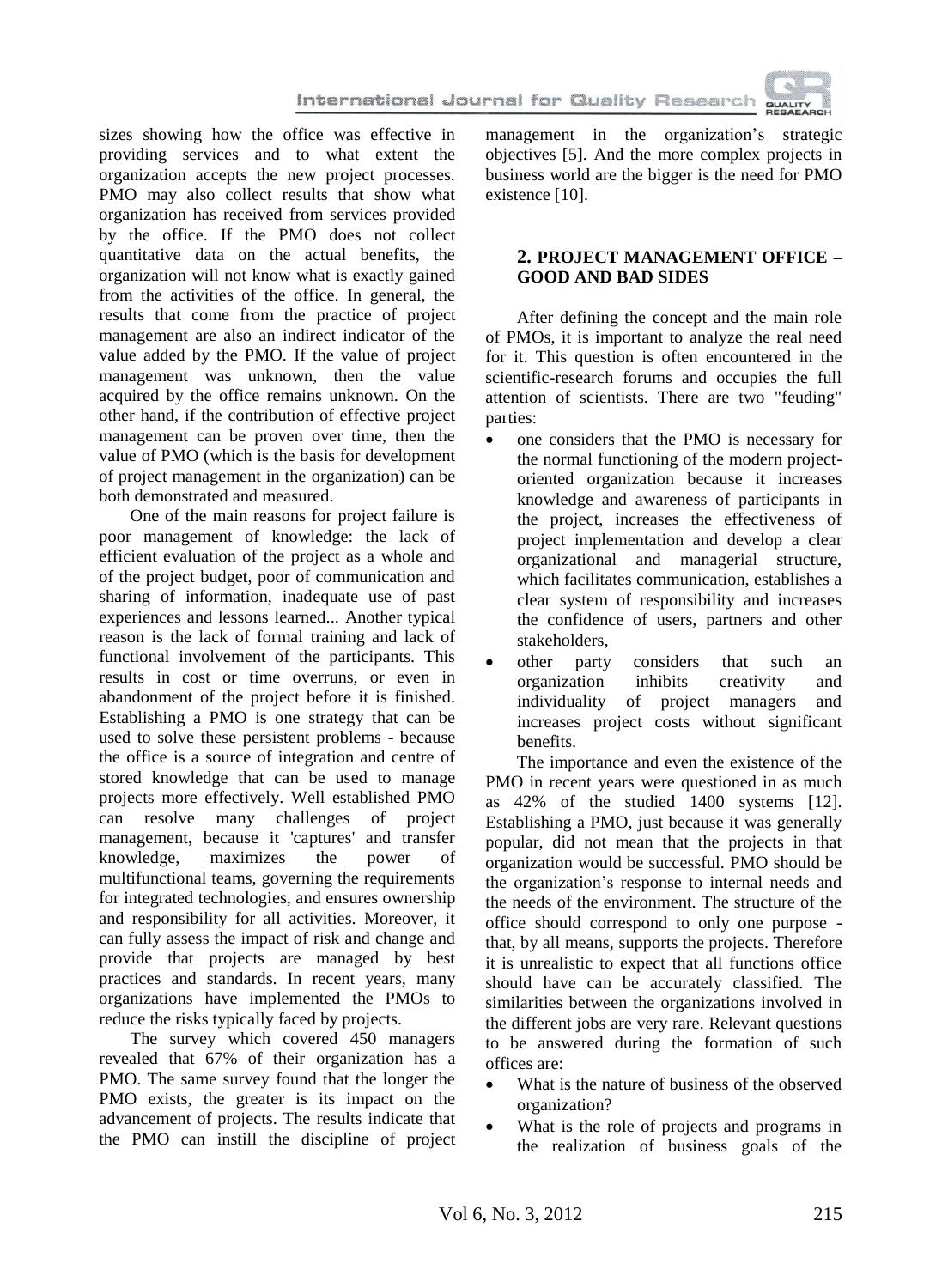

organization?

- What level of maturity is reached by the organization and its staff?
- What the organization wants to achieve by creating a PMO?

On these questions there are no real or easy answers. Every organization, after a thorough review should have its vision, taking into account the practical application and context of its PMO.

An example of PMO implementation which failed is AMR company, the famous producer and processor chips, which are sub-contractors for world-famous names such as Nokia, Acer, HTC, etc... This company first created and then abandoned the concept of PMO, but left the possibility of reactivating it, in one of the following life cycle phases to meet the emerging, new requirements [12]. Supporters of the thesis that PMOs are unusable use this example to confirm their position. Some of the negative characteristics associated with PMO function are:

Average life cycle for PMO lasts three to four years, and therefore PMO as a concept is unprofitable because of rapid birth and death:

- Creating a PMO takes a significant percentage of autonomy from project managers and sponsors, as well as a certain amount of power from line managers, due to centralize decision-making

- Project managers are usually individuals who highly appreciate their autonomy at work and are not "fans" of standardization. In the case of PMO implementation, rebellion can be expected, together with problems with discipline as well as intentional work-interference.

- In most cases, improvements and savings that PMO brings are not financially viable.

- Due to the revocation of autonomy, creativity loss can occur, as well as aggressiveness and sharpness of project managers.

An example of successfully created, implemented and functional PMO gives the pharmaceutical company GlaxoSmithKline R & D [12]. The positive side of the PMO that they are:

- Reducing the costs of projects administration.

- Increased availability of staff and their mobility.

- Leaving enough space for project managers to deal with problems rather than project management procedures.

- The knowledge collected in previous projects is centralized and available to all potential users.

- Limited resources are used effectively and

efficiently through the PMO.

- Data on the performance of each actor in the project team are always available.

- Progress and desire for advancement are encouraged by "healthy" competition.

#### **3. SITUATION IN SERBIA**

This research was carried out in Serbia in 2011 with the aim to establish are methodologies and techniques used for project management, and what are the most common. The initial assumption was that standard methodologies and techniques are not used, but that each organization has developed some internal methods. To obtain a more realistic view of used methodologies, methodologies that project managers indicated that they use to manage projects were separately analyzed. Also, the need for establishing of PMO in Serbia was discussed in this paper.

The study was conducted using a questionnaire placed on the Internet, and only fully completed questionnaires were processed, partially filled were not taken into account. To achieve a more complete representation of the sample, the survey was conducted on a stratified random sample that included 407 respondents active in project management. The sample consisted of respondents employed in companies which differ in ownership structure in order to get a more realistic picture of actual conditions. Number of employees from privately owned companies is slightly over 40% (out of which 16.7% from domestic-owned and 24.3% foreignowned) and 41% from state-owned companies. The rest of the sample consisted from employees from joint stock companies (8.4%), nongovernmental organizations (4.9%) and more. Respondents also varied according to the industry type of their companies, so 30 companies from 11 industries were represented in the sample. Most of the respondents (21.6%) come from the IT industry, following by the petroleum, petrochemical and gas industry (17.4%). Sample consisted of respondents employed in education  $(15.5\%)$ , the banking industry  $(11.1\%)$ , food (9.3%) and others. The diversity of the sample by industry type is needed to see if an industry uses certain methodologies and techniques to a greater extent, and which.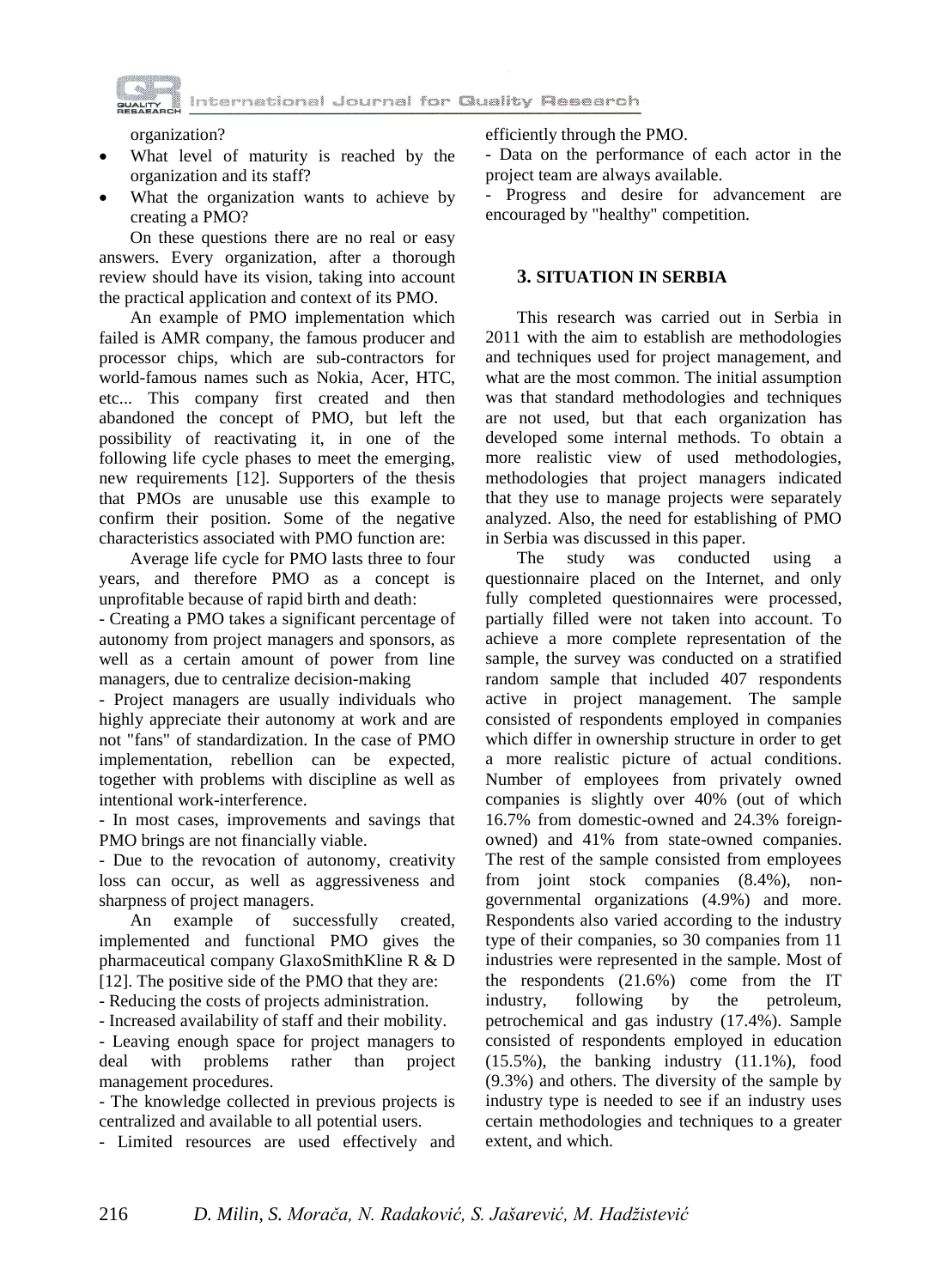

When it comes to the hierarchical representation of respondents in the company, the smallest number is of the highest-ranking employees - top management (11.5%), followed by respondents who occupy middle management positions (29%), while more than a half of respondents are direct perpetrators of work (58%), which corresponds to the hierarchical structure of most companies. Such distribution provides the best insight into the actual amount of methodologies and techniques used, because in the sample are represented both ones that should apply the methodologies and techniques, and ones who should oversee the implementation of them. Most respondents are members of project teams (46.4%), but a sufficient number of them are project managers (34.9%). Methodologies and techniques for project management, if used, are used mainly by project managers and members of project teams, so taking into account the aim of this research, this distribution is justified.

The main objective of this study was to review the methodologies and techniques used to manage projects in Serbia. Although the initial assumption was that the standard methodologies and techniques, for which world-recognized certification exists, are not used, the results obtained were disappointing. Most of the respondents do not use any particular methodology or technique (Table 1 and Table 2). Respondents had the possibility to state several different methodologies, if used in their company; therefore the number of respondents is not relevant fact in this case.

Many researchers have emphasized the importance of adopting a methodology for project management, and compliance with the adopted methodology [2, 11]. The methodology establishes

the best practices of the organization, improving communication within the organization and minimizes duplication of effort to achieve the same results [3].

The establishment and use of project management methodologies has a positive impact on the organization, since the methodology establishes standards that facilitate the work of the team members and project managers [6]. The most efficient way to implement project management methodology in the organization is through the PMO [6].

| Table 1: Project management methodology |  |
|-----------------------------------------|--|
| commonly used in your company           |  |

|                                 | Percent |
|---------------------------------|---------|
| don't know (none in particular) | 62.4%   |
| intern methodology              | 18.7%   |
| Agile                           | 11.3%   |
| some other methodology          | 8.4%    |
| <b>PRINCE</b> (or PRINCE2)      | 6%      |
| <b>PMI</b>                      | 3.4%    |

*Table 2: Project management technologies commonly used in your company*

|                                 | <b>Percent</b> |
|---------------------------------|----------------|
| don't know (none in particular) | 40.5%          |
| <b>SWOT</b>                     | 26.8%          |
| Ganht-chart                     | 21.1%          |
| <i>intern technology</i>        | 12.5%          |
| WBS                             | 9.6%           |
| some other technology           | 4.4%           |
| CFA                             | 3.4%           |
| <b>CPM</b>                      | 3%             |

| Tubic 9. 1 Toject management methodology by thansity type |                                    |                          |       |        |            |            |
|-----------------------------------------------------------|------------------------------------|--------------------------|-------|--------|------------|------------|
|                                                           | <b>PRINCE</b> or<br><b>PRINCE2</b> | <b>PMI</b>               | Agile | intern | some other | don't know |
| IT                                                        | 2.5%                               | 0.7%                     | 7.4%  | 1.2%   | 2.7%       | 12%        |
| finance, insurance, banking                               |                                    |                          | 1.5%  | 7.4%   |            | 3.7%       |
| health and pharmaceuticals                                |                                    |                          |       |        |            | $6.6\%$    |
| food industry                                             | 1.5%                               | $\overline{\phantom{0}}$ |       |        | 1.2%       | 5.9%       |
| education                                                 |                                    | $\overline{\phantom{0}}$ |       | 2%     | 1.2%       | 13%        |
| art and culture                                           |                                    |                          |       | 1.5%   | 2.1%       | 7.4%       |
| petroleum, petrochemical and<br>gas<br>industry           |                                    |                          | 1.5%  | 5.6%   | 1.2%       | 9.3%       |
| other                                                     | 2%                                 | 2.7%                     | 0.9%  | $1\%$  |            | 4.5%       |
| total                                                     | 6%                                 | 3.4%                     | 11.3% | 18.7%  | 8.4%       | 62.4%      |

*Table 3: Project management methodology by industry type*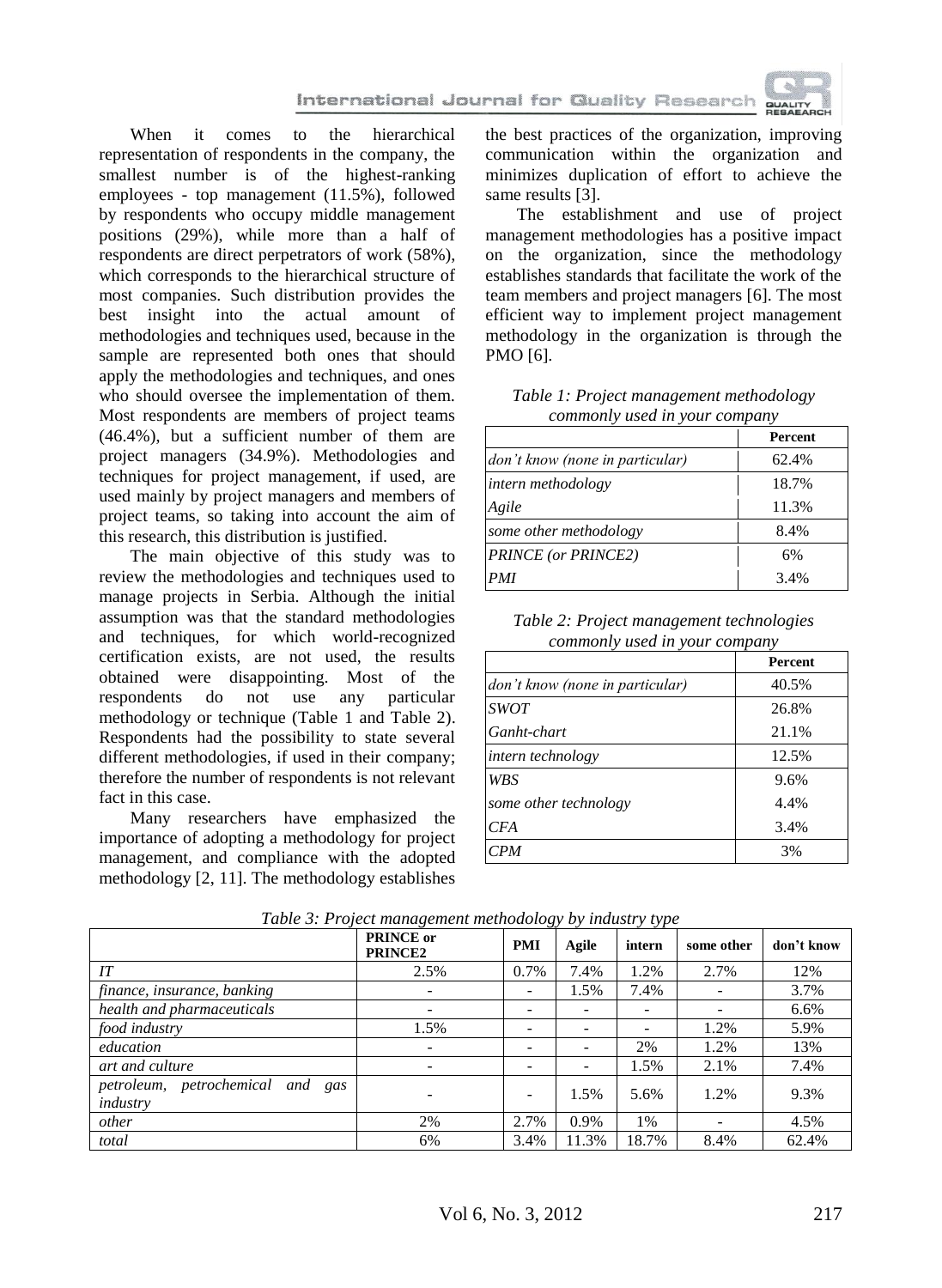The analysis of the methodology used by the companies was continued and the responses were analyzed from the point of industry type to which company belongs (Table 3). The assumption was that certain industries still use a project management methodology. Unfortunately, the results show that it is not the case. It turns out that the only exception are companies in finance, banking and insurance industry, which use an internally developed methodology. Companies from this sector are mostly foreign owned, so the assumption is that this is methodology used by their founders.

The situation was not better when methodology usage was analyzed from the standpoint of project managers (Table 4). In most cases, they stated that they are not using any specific methodology, and then that they use internally developed methodology, but with half the percentage.

*Table 4: Project management methodologies used by project managers*

|                                                  | Number of<br>respondents | <b>Percent</b> |
|--------------------------------------------------|--------------------------|----------------|
| don't know<br>in<br>(none<br><i>particular</i> ) | 61                       | 43 %           |
| intern methodology                               | 37                       | 26.1 %         |
| Agile                                            | 30                       | 21.1 %         |
| <b>PRINCE</b> (or PRINCE2)                       | 22                       | 15.5 %         |
| <i>PMI</i>                                       | 12                       | 8.5 %          |
| some other methodology                           | 8                        | 5.6 %          |

Lack of project management methodology destroys the very concept of project management, because without any specific methodology there is no manuals, documentation, metrics, lessons learned, or anything based on which project management could be improved and the effectiveness of projects increased.

## **5. CONCLUSION**

As can be seen from the results of this research, methodologies and techniques for project management in Serbia are poorly used. Therefore, level of project success is not satisfactory. The way that this could be overcome is by the establishment of PMOs in companies. One of the basic functions of PMO, as stated in the introduction of this paper, is the implementation of specific project management methodology. The existence of the PMO would result in improving the effectiveness of project management, standardization of methodology, gaining the knowledge from previous both successful and unsuccessful projects and would provide support not only to project managers but also to the management of projects in general [4]. Following the adoption of certain methodologies within an organization, PMO can serve as a kind of 'network' for knowledge that produces, distributes and synthesis ideas, merge the best practices with existing methodology, tools, concepts and techniques from past experience and makes all that available for the next project [13]. In practice, standardized methodologies and techniques amended for particular organization have shown the best results [8, 14]. Organizations that have PMOs have made a lot more in promoting<br>standards and methodologies of project and methodologies of project management, archiving, training and mentoring for project management compared to those who do not yet have it [4].

Of course, the introduction of the PMO is not a 'magic wand' that will solve all problems that accompany project management in Serbia, but it will introduce a standardized methodology (at an organization level) and opinion of the authors is that this will greatly facilitate and improve project management in a transition country with such a poor implementation of any project management methodology. Thus, this practice should start as soon as possible, and the way in which PMO can be best implemented in the organization remains as subject for further studies and research.